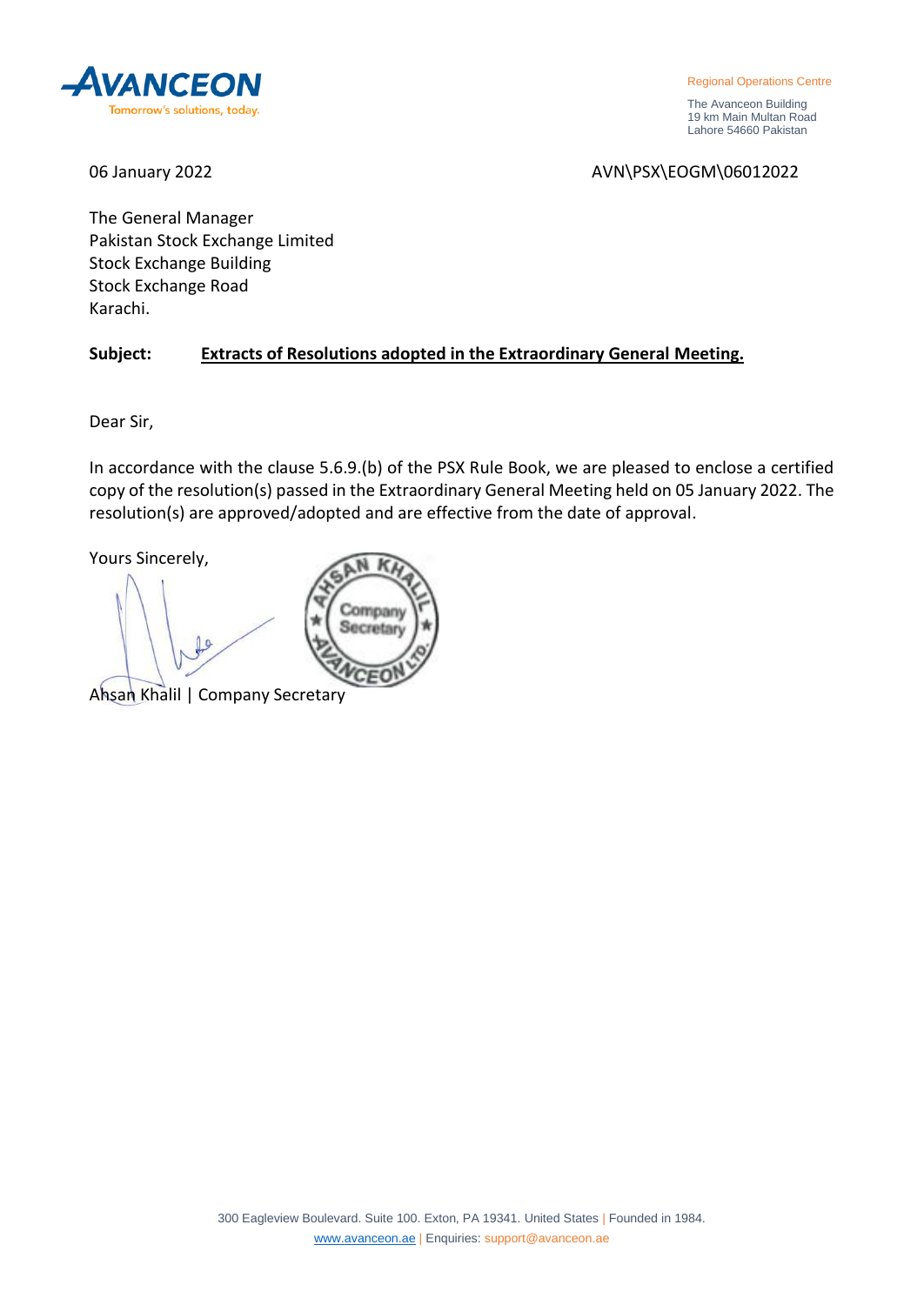

# **CERTIFIED COPY OF RESOLUTION(S) PASSED IN THE EXTRAORDINARY GENERAL MEETING OF AVANCEON LIMITED, HELD ON 05 JANUARY 2022.**

# **RESOLUTION # EOGM(01)05/01/22**

### **Ordinary Business:**

#### **RESOLVED THAT:**

1. The minutes of the Extraordinary General Meeting held on 10 November 2021 are hereby confirmed and approved.

#### **Special Business:**

- 2. "**RESOLVED** that, the approval of the Members of the Company be and is hereby granted in terms of Section 199 of the Companies Act, 2017 and all other applicable laws, that the amounts due from below mentioned subsidiary Companies:
	- Avanceon FZE (Dubai), (100% wholly owned subsidiary)
	- Avanceon Automation & Control W.L.L. (Qatar) (49% holding with 100% controlling rights subsidiary)
	- Innovative Automation and Engineering Inc. (USA) (100% wholly owned subsidiary of Avanceon FZE);

being classified in the audited financial statements ending 31 December 2020, as Long-Term Interest Free Receivables, to be converted into Equity as fully paid ordinary shares in the respective subsidiaries with applicable regulatory approvals, with effect from 31 December 2021.

| <b>PARTICULARS</b>                                                                                           | <b>PKR</b>    |
|--------------------------------------------------------------------------------------------------------------|---------------|
| Amounts due from Avanceon FZE (Dubai) - Long term interest free<br>receivable(s)                             | 1,785,679,445 |
| Amounts due from Avanceon Automation and Control W.L.L. (Qatar) -<br>Long term interest free receivable(s)   | 475,525,730   |
| Amounts due from Innovative Automation and Engineering Inc. (USA) -<br>Long term interest free receivable(s) | 381,498,000   |

**FURTHER RESOLVED** that, Chief Executive Officer and/or Company Secretary of the company jointly and/or severally, to execute any document(s) and to take all actions necessary to give effect to the proposed resolutions."

3. "**RESOLVED** that, the approval of the Members of the Company be and is hereby granted in terms of Section 199 of the Companies Act, 2017 and all other applicable laws, to transfer/sell share of "Avanceon FZE" Dubai in "Avanceon Saudi for Energy Co" KSA to "Avanceon Limited" Pakistan, with effect from 31 December 2021.